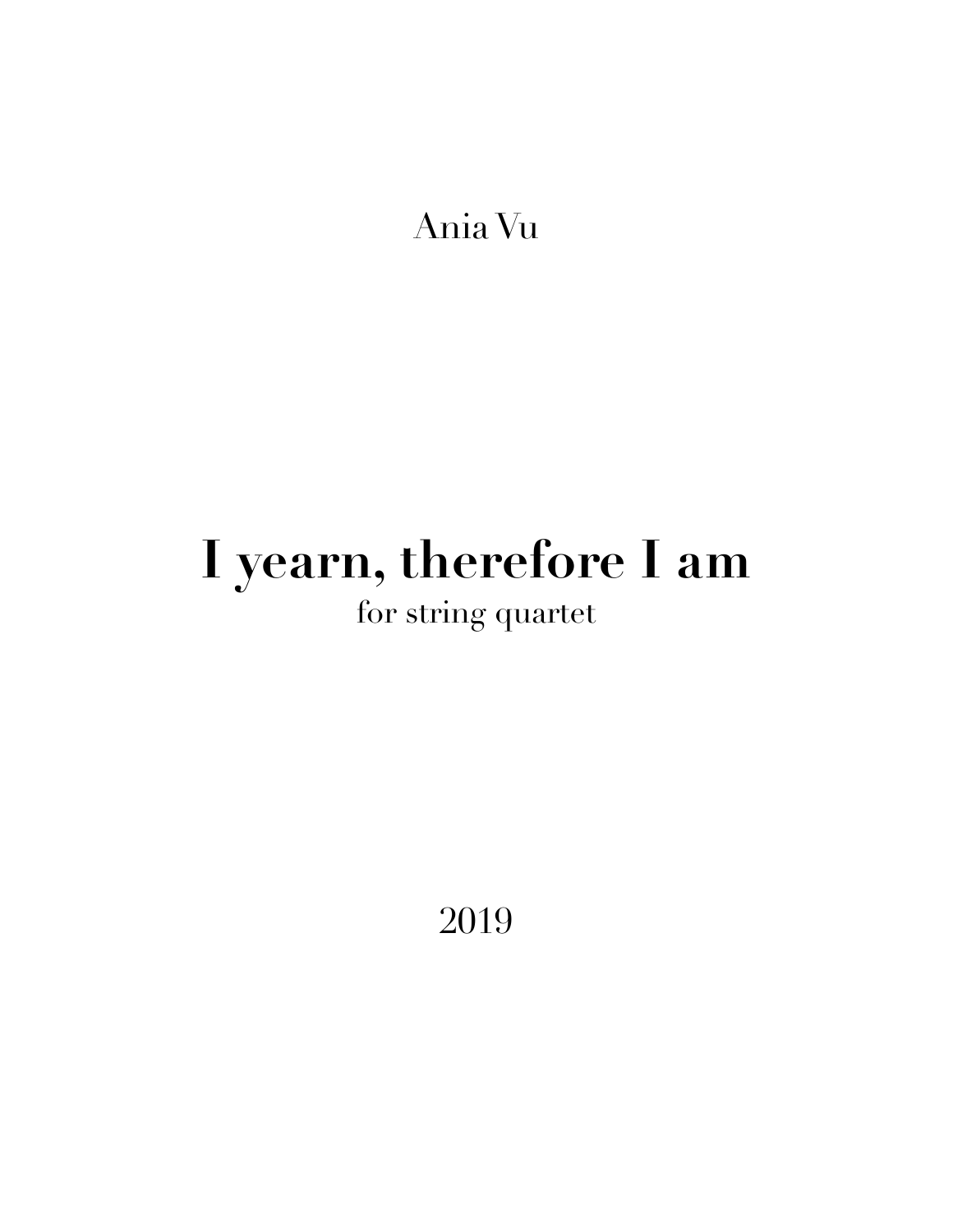Ania Vu

## *I yearn, therefore I am* for String Quartet (2019)

Commissioned by the Daedalus Quartet

Duration: 12'

| $\mathbf{I}$ . | and what if we survive? / a może my przetrwamy?                      |              |
|----------------|----------------------------------------------------------------------|--------------|
|                | II- like the sea / jak morze                                         | $\mathbf{H}$ |
|                | III- ah, maybe we won't die anymore! / ach, może już nie umrzemy! 15 |              |
|                | IV-You/Ty                                                            | 20           |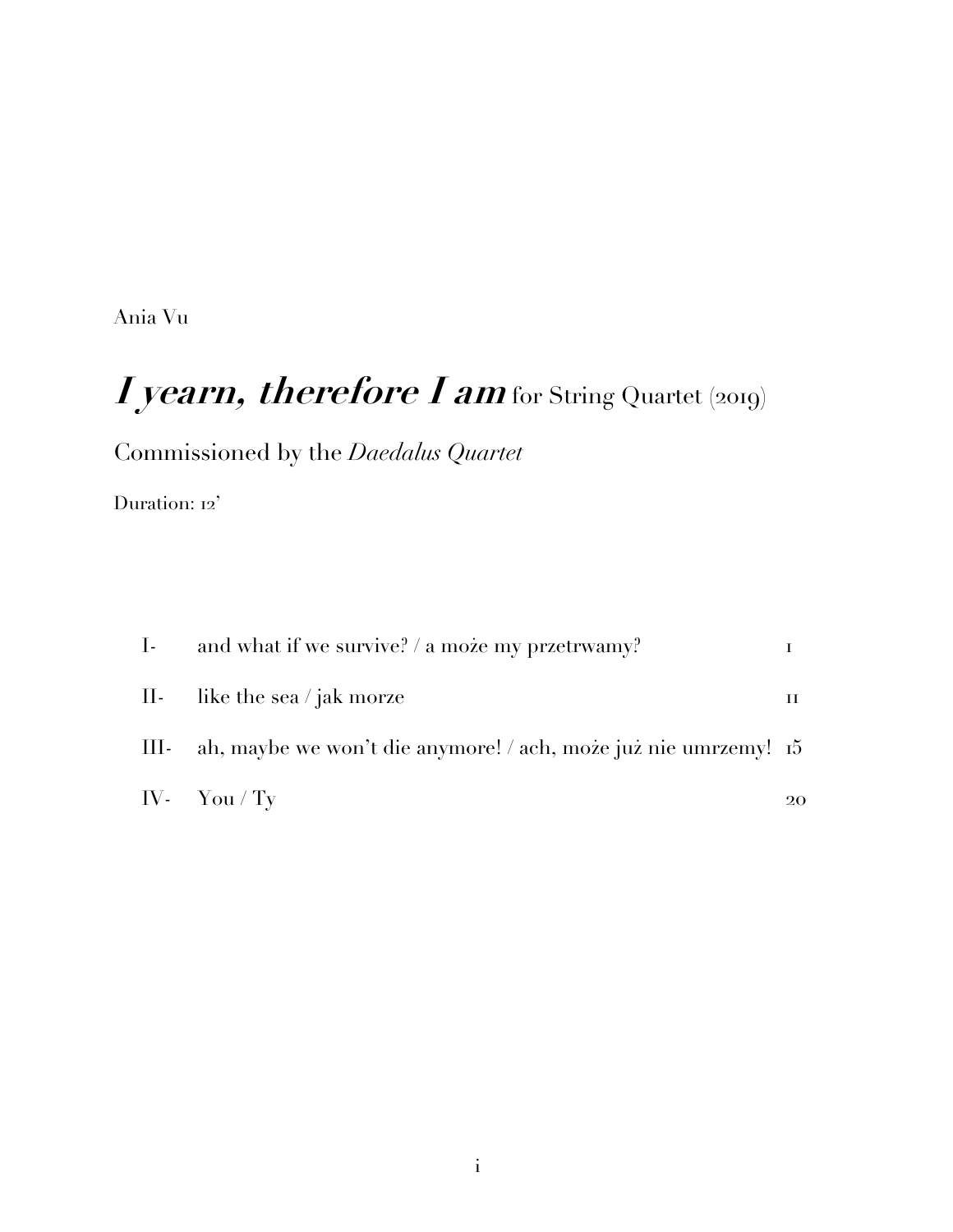### Performance notes:

| Ord       | ordinario (normale)                                         |
|-----------|-------------------------------------------------------------|
| Sp        | sul ponticello                                              |
| <b>St</b> | sul tasto                                                   |
| Msp       | molto sul ponticello                                        |
| Clb       | col legno battuto                                           |
| Clt       | col legno tratto                                            |
| Flaut.    | flautando                                                   |
| Ric.      | ricochet                                                    |
|           | transition from one sound to another                        |
|           | scratch tone                                                |
| msp       |                                                             |
| ord       | spazzolare – fast horizontal bowing (between ord. and msp); |

## Program notes:

*I yearn, therefore I am* for string quartet is inspired by a Polish poem "a może…" that I wrote in the summer of 2018. The narrative of the text is built on similar sounding words and homophones (może my/możemy/morze/umrzemy) and is about hope for the human survival. The poem inspired the music on multiple levels: (i) on a micro-level, specific pitches and techniques are assigned to specific words and syllables; (ii) on a meso-level, lengths of sections are either directly or inversely proportional to the lengths of verses (iii) finally, on a macro-level, the character of the music expresses the emotional meaning of the text. Although one can read the poem to enhance the listening experience of the music, both the poem and the music can exist as stand-alone works.

creating a "whoosh" sound

Ania Vu ania.vu94@gmail.com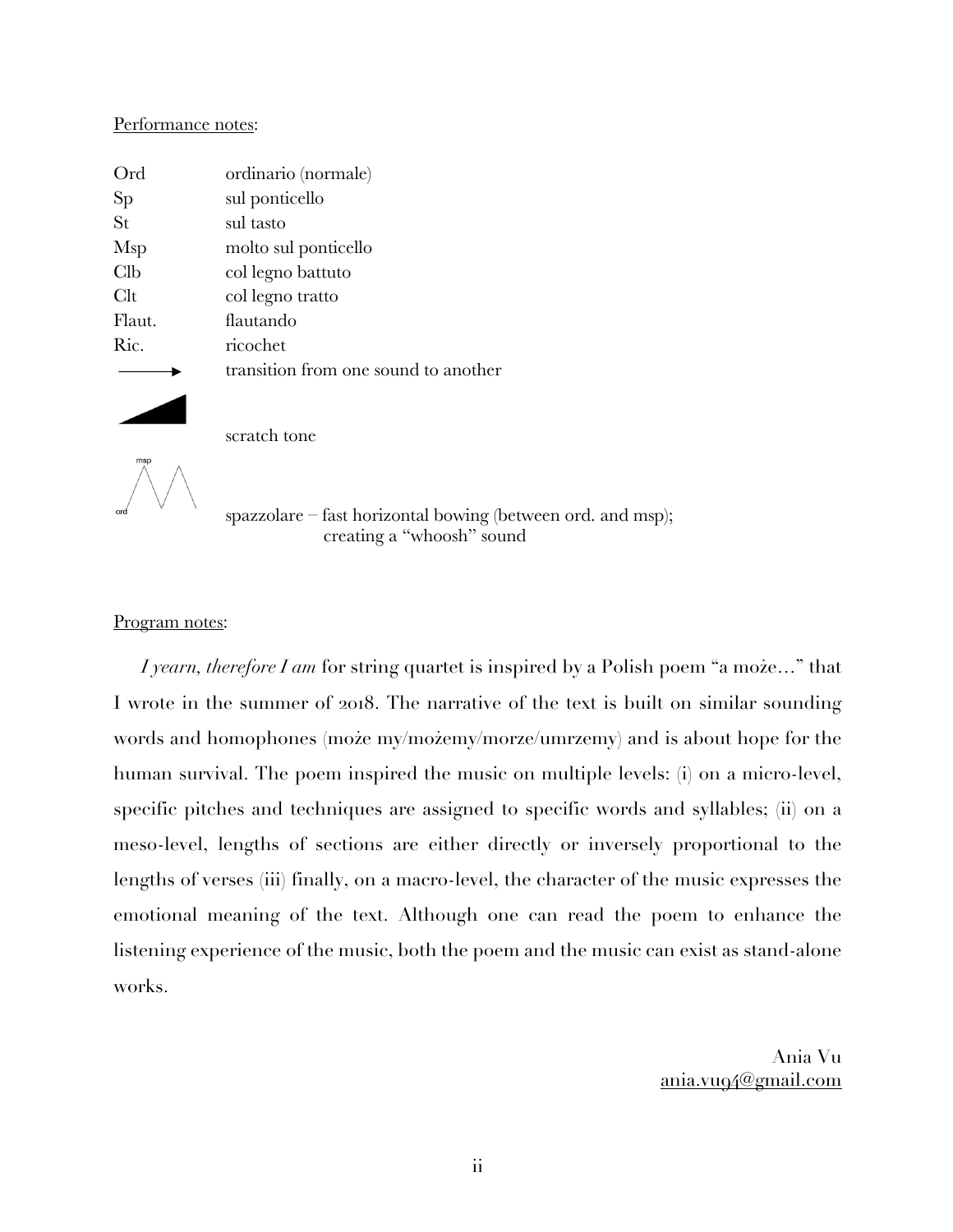### **a może…**

#### a

a moa może a może my a może my moa może my możea może my możemy a może my możemy przea może my przetrwamy?

jak morze, co zawsze było, jest i będzie jak morze, co przeżyło huragan, burzę i deszcz, przeszywając wzdłuż i wszerz gąszcz szumiących brzóz i wierzb

ach, może już nie umrzemy! może już nie umrzemy że już nie umrzemy już nie umrzemy nie umrzemy umrzemy że my my

my? Nie, nigdy! Nie my! ale jak nie my, to kto? jak morze, morze nie może jak morze, przetrwamy przetrwamy trwamy my

ale jak to? Dlaczego? Z czego?

z tęsknoty -no ty to ty  $Ty\ldots$ 

### **and what if**

and and what and what if and what if we and what if we c and what if we ca and what if we can and what if we can surand what if we survive?

like the sea, that has always been, is, and will be like the sea, that survived hurricanes, storms, and rains piercing along and across thickets of hissing birches and willows

ah, maybe we won't die anymore! maybe we won't die that we won't die won't die anymore we won't die will die that we we

we? No, never! Not us! but if not us, then who? like the sea, the sea cannot like the sea, we'll survive we'll survive we last we

but how? Why? From what?

from yearning well you it's you You….

by Ania Vu (2018)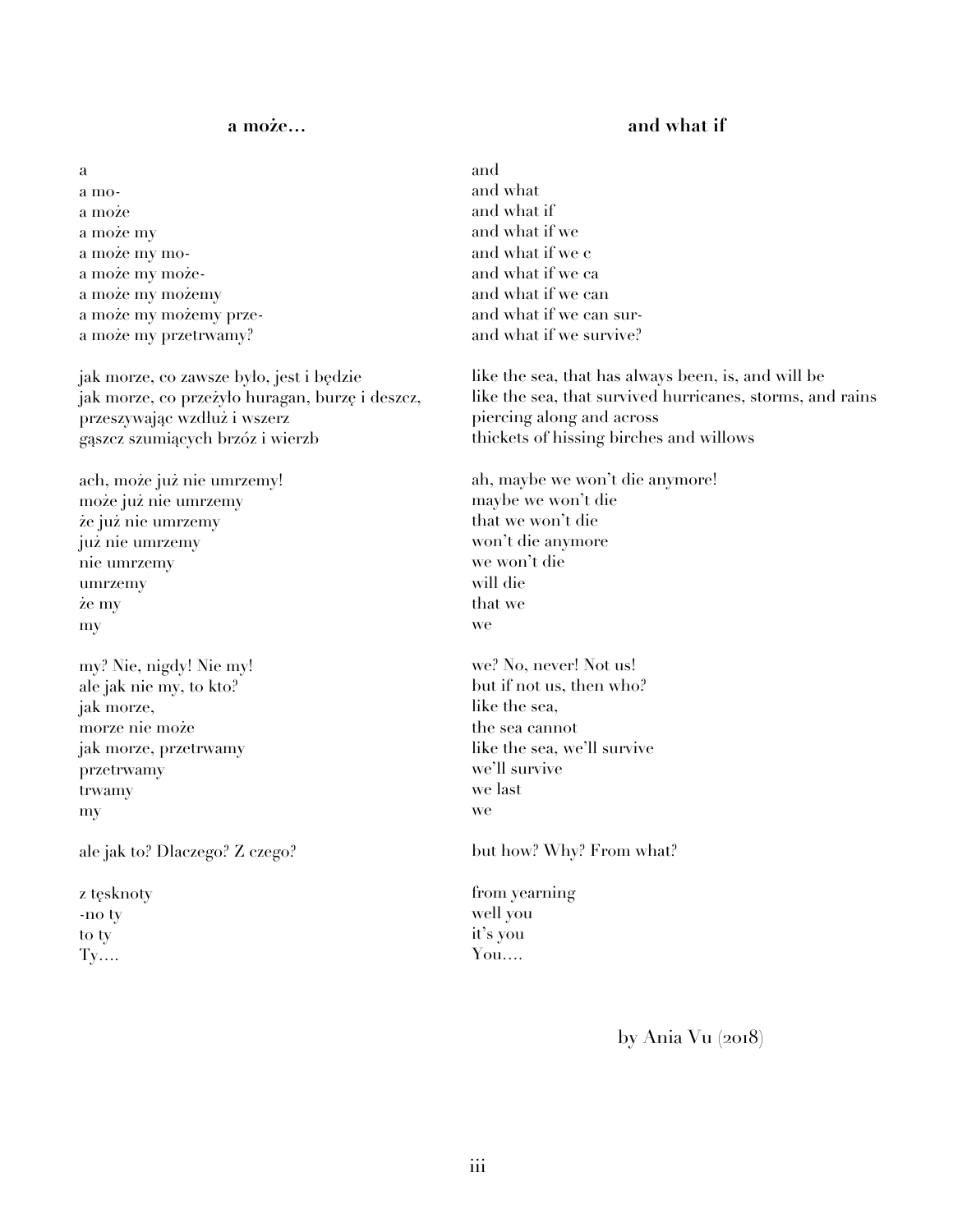## **I yearn, therefore I am**

1

**I**

**and what if we survive?**

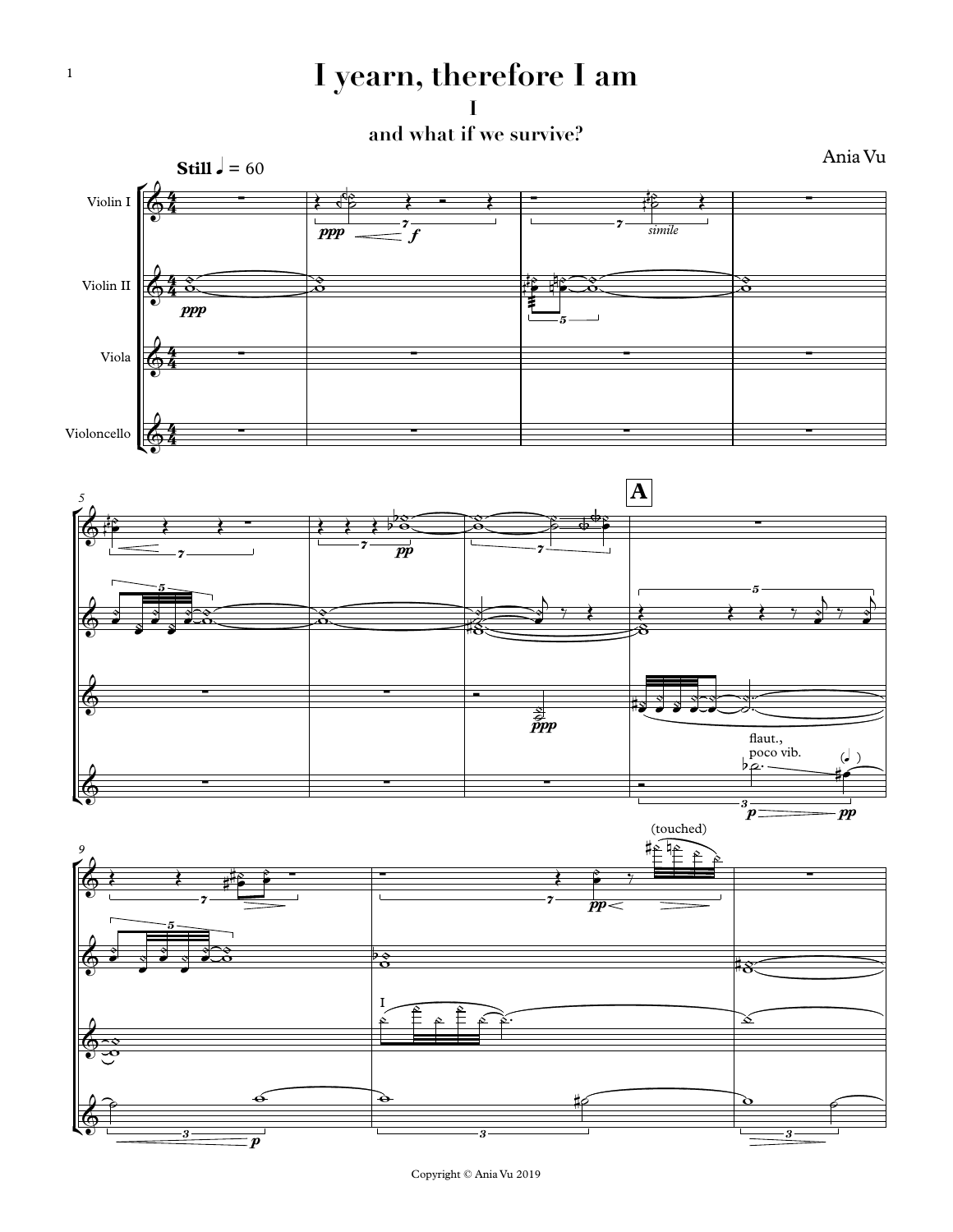



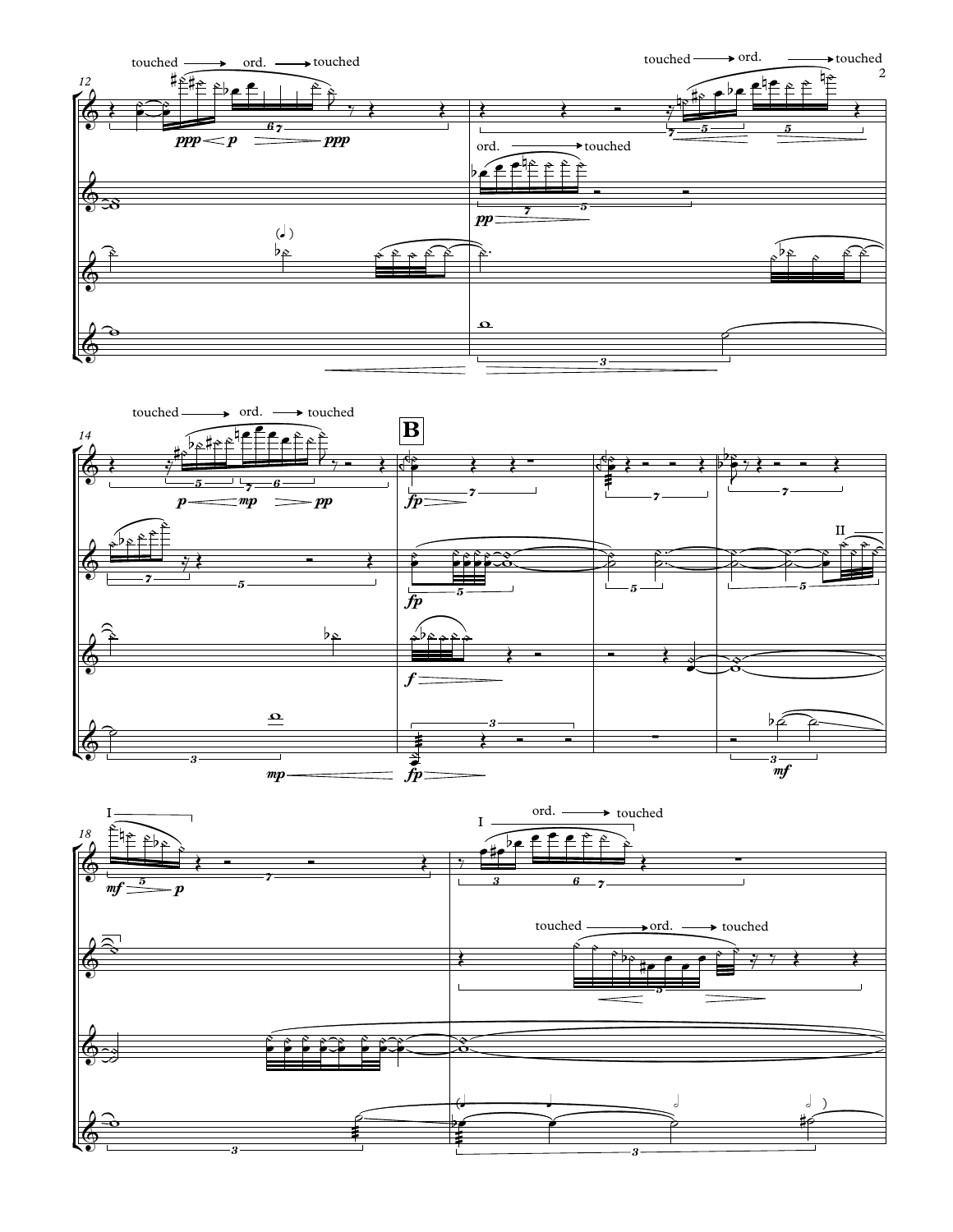

 $\mathbf{I}$ 



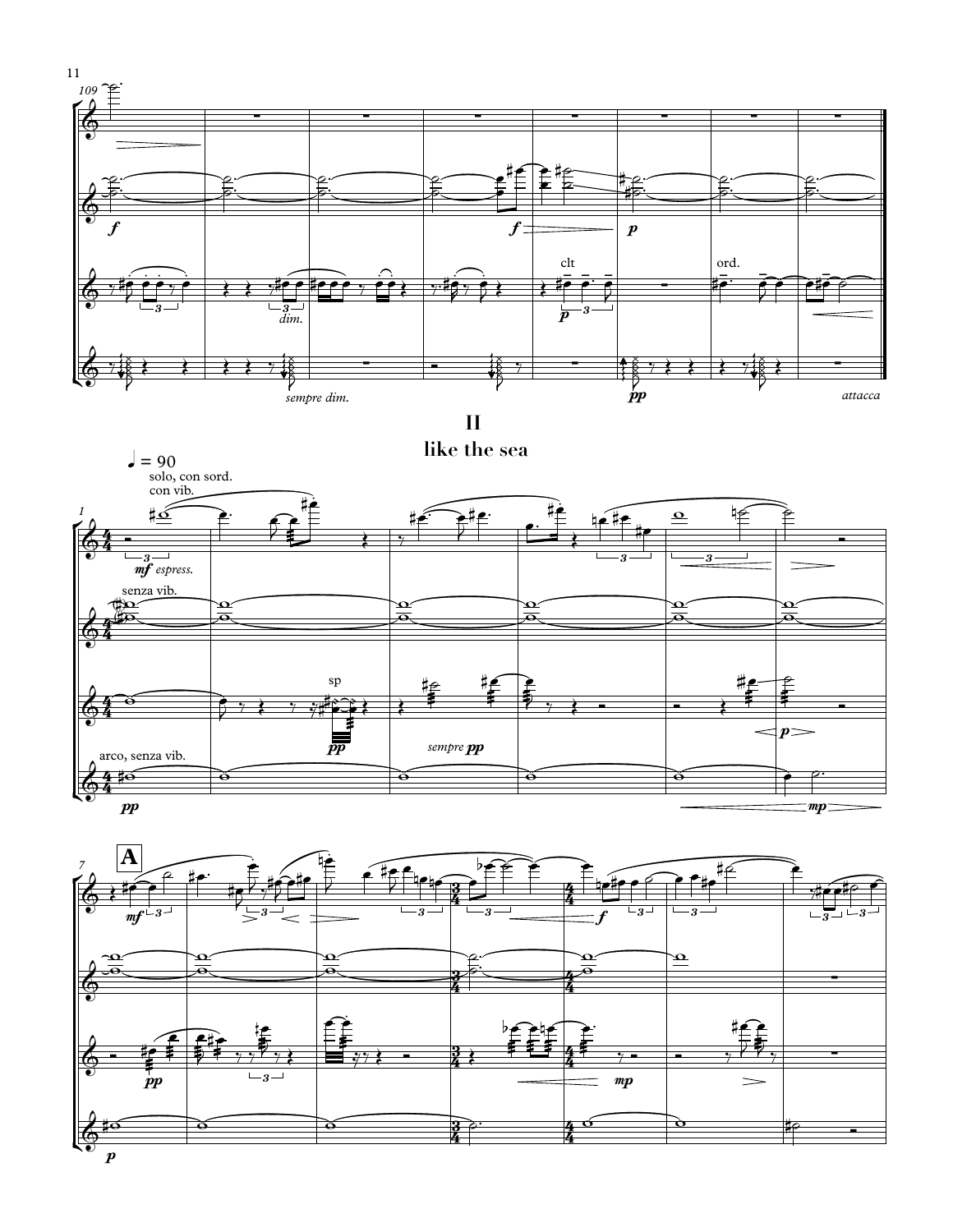





\*irregularly and sparsely add tremolo on the given note until m.16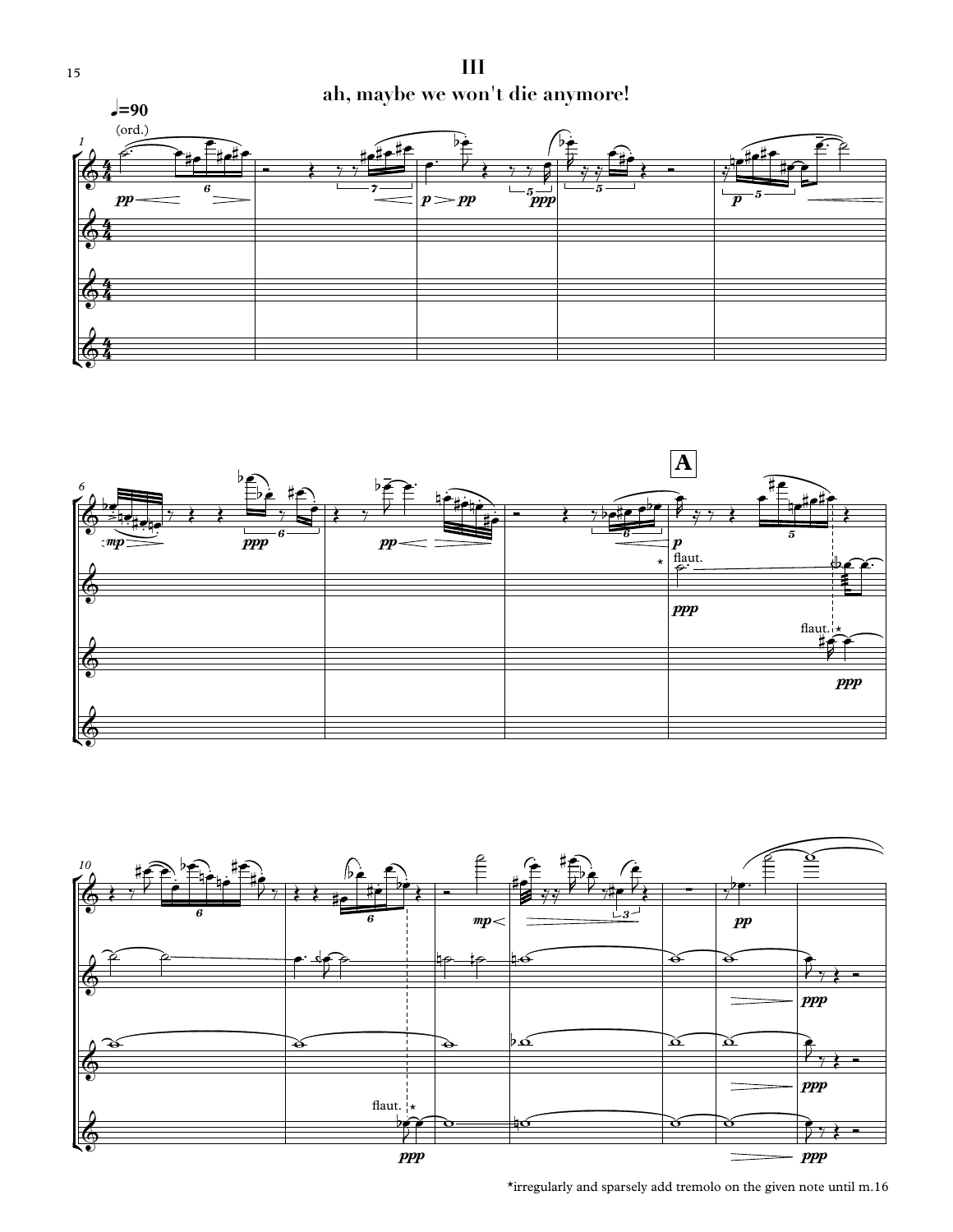



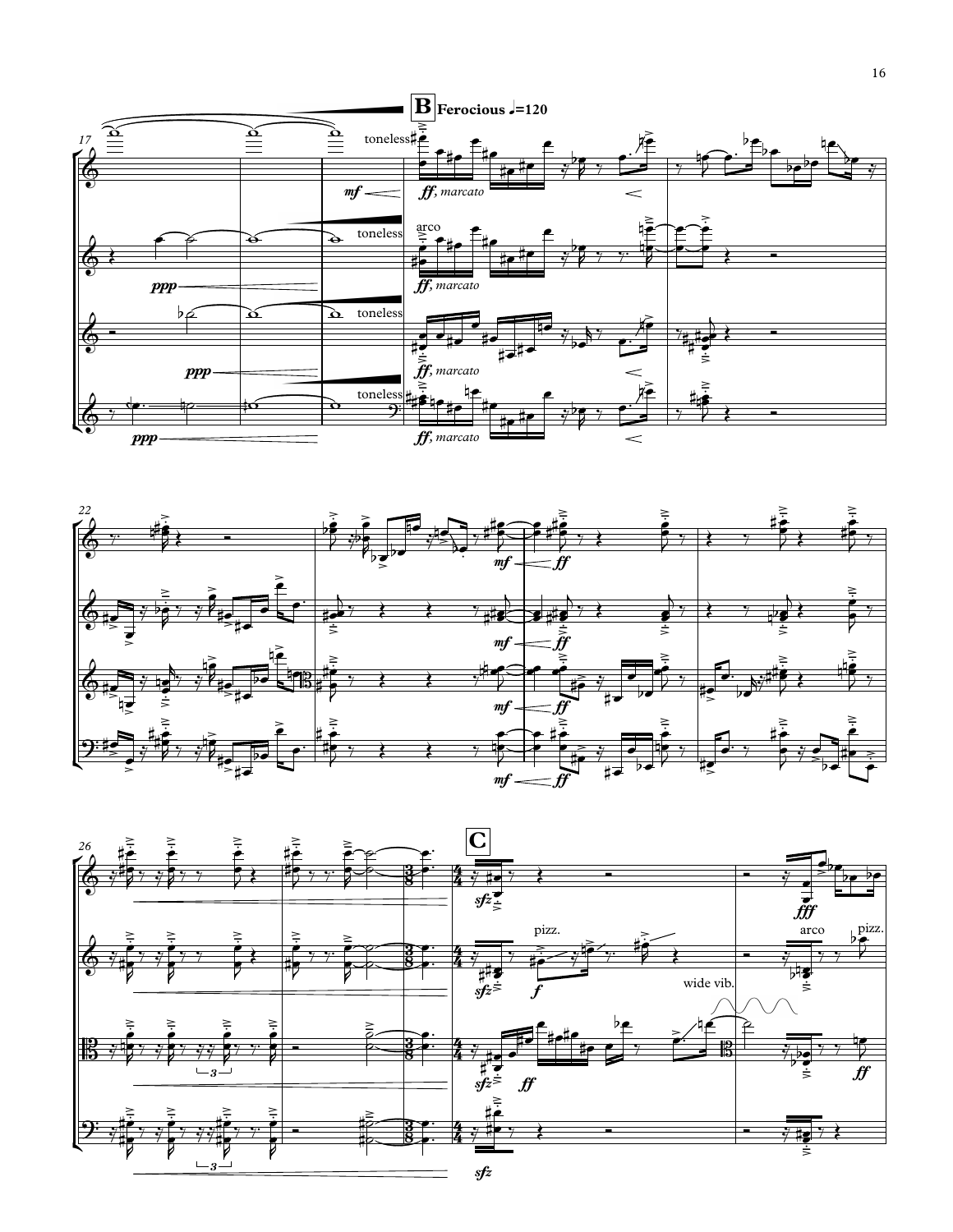





 $pp$ ,"mumbly"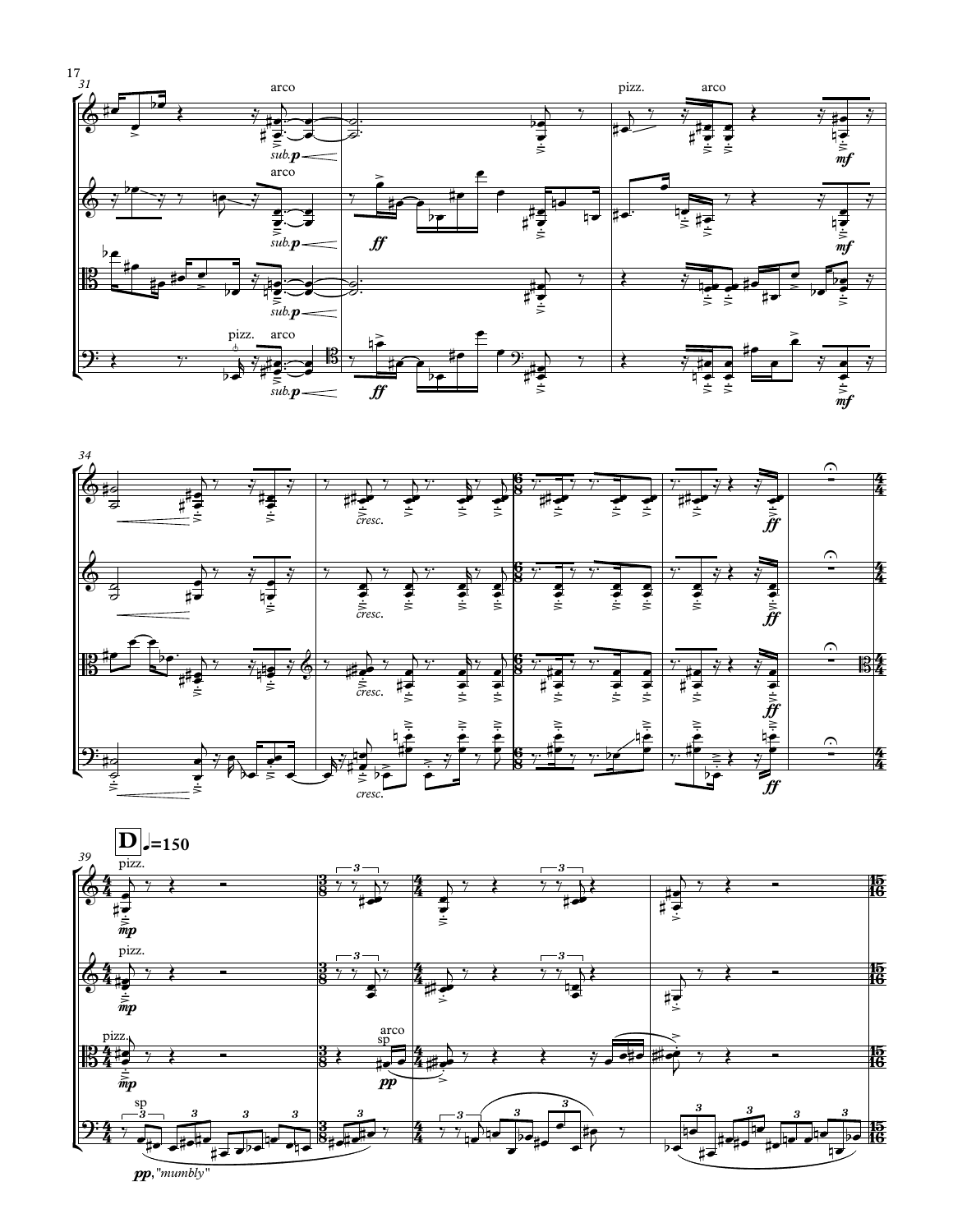



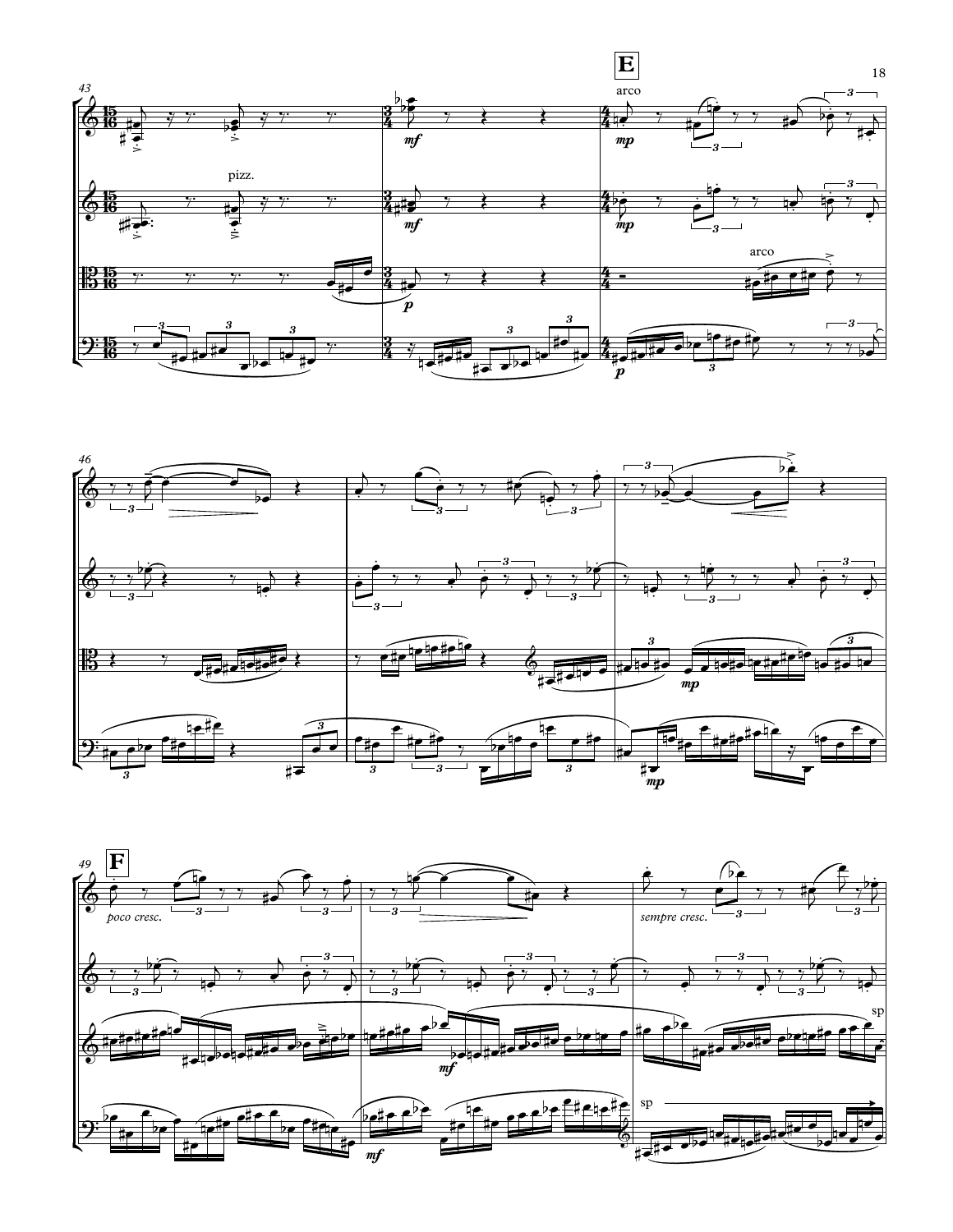